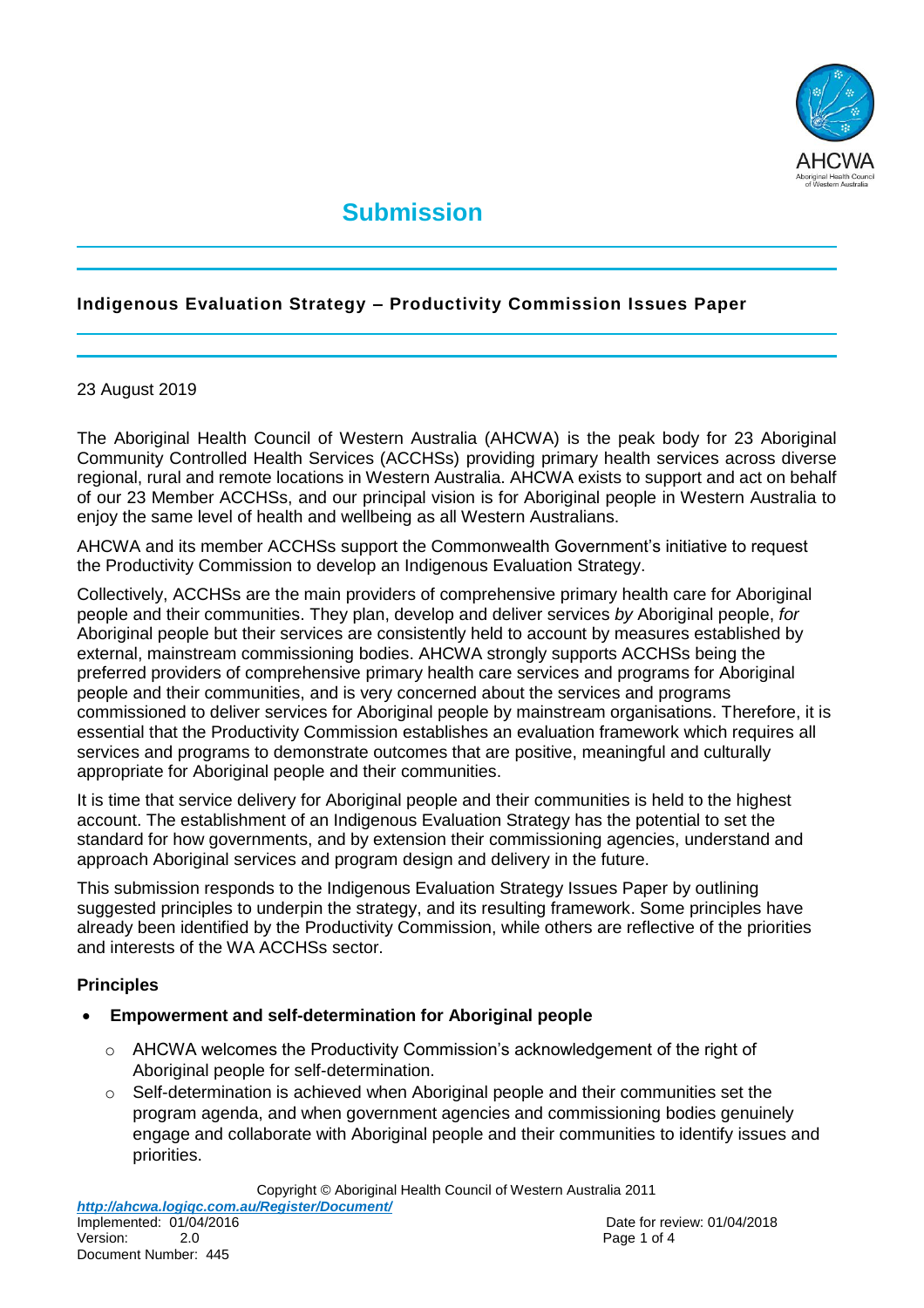

# **Cultural security**

- o Any evaluation framework for Aboriginal services or programs must be culturally secure and would include, but not be limited to:
	- $\circ$  Genuine engagement and collaboration with Aboriginal people in the development and delivery of the framework;
	- o Engagement of Aboriginal expertise, including Elders, in assessing the outcomes of programs;
	- $\circ$  Demonstrated cultural awareness, safety, security and competence by non-Aboriginal evaluators; and
	- o The provision of accurate feedback to Aboriginal service and program participants.
- o ACHWA also recommends that cultural safety training is mandated for organisations delivering services to and with Aboriginal people, and that compliance with this is measured under the framework.

### **Commitment to co-design**

- $\circ$  The framework should highlight and support services and programs that deliver outcomes *with* Aboriginal people and their communities.
- o Organisations proactively collaborating with Aboriginal people to co-design and co-produce programs must be validated and promoted, and should inform future program funding and development.

## **Commissioning for prevention and early intervention**

- $\circ$  ACCHSs deliver comprehensive primary health care in alignment with a holistic Model of Care which is committed to prevention and early intervention.
- o Given this focus, programs for Aboriginal people and their communities must be evaluated in relation to how they deliver outcomes in prevention and early intervention.

# **Evaluation based on Aboriginal measures of success, not mainstream norms**

- o An Indigenous evaluation framework must be sensitive to outcomes which are uniquely relevant for Aboriginal people. While the framework will be broad, it must be nuanced to reflect different outcome priority areas for Aboriginal people including, health, justice, housing, education and employment. It must also be sensitive to outcomes in different contexts, for example, urban outcomes versus rural and remote.
- $\circ$  The framework must enable the application of flexibility in how Aboriginal services and programs are measured to obtain more accurate, meaningful and contextual analysis.
- o The focus of the framework must be on outcomes, not outputs, and success must not be tethered to mainstream norms.
- o AHCWA supports the Productivity Commission's recognition of the impacts of intergenerational trauma, systemic racism, discrimination, disadvantage and disempowerment on outcomes for Aboriginal people. These issues must be considered in the development *and* application of the framework.

# **Aboriginal approaches to evaluation**

o AHCWA supports the Productivity Commission's recognition of Aboriginal people as 'commissioners, doers and users of evaluation' (Productivity Commission 2019, p. 21).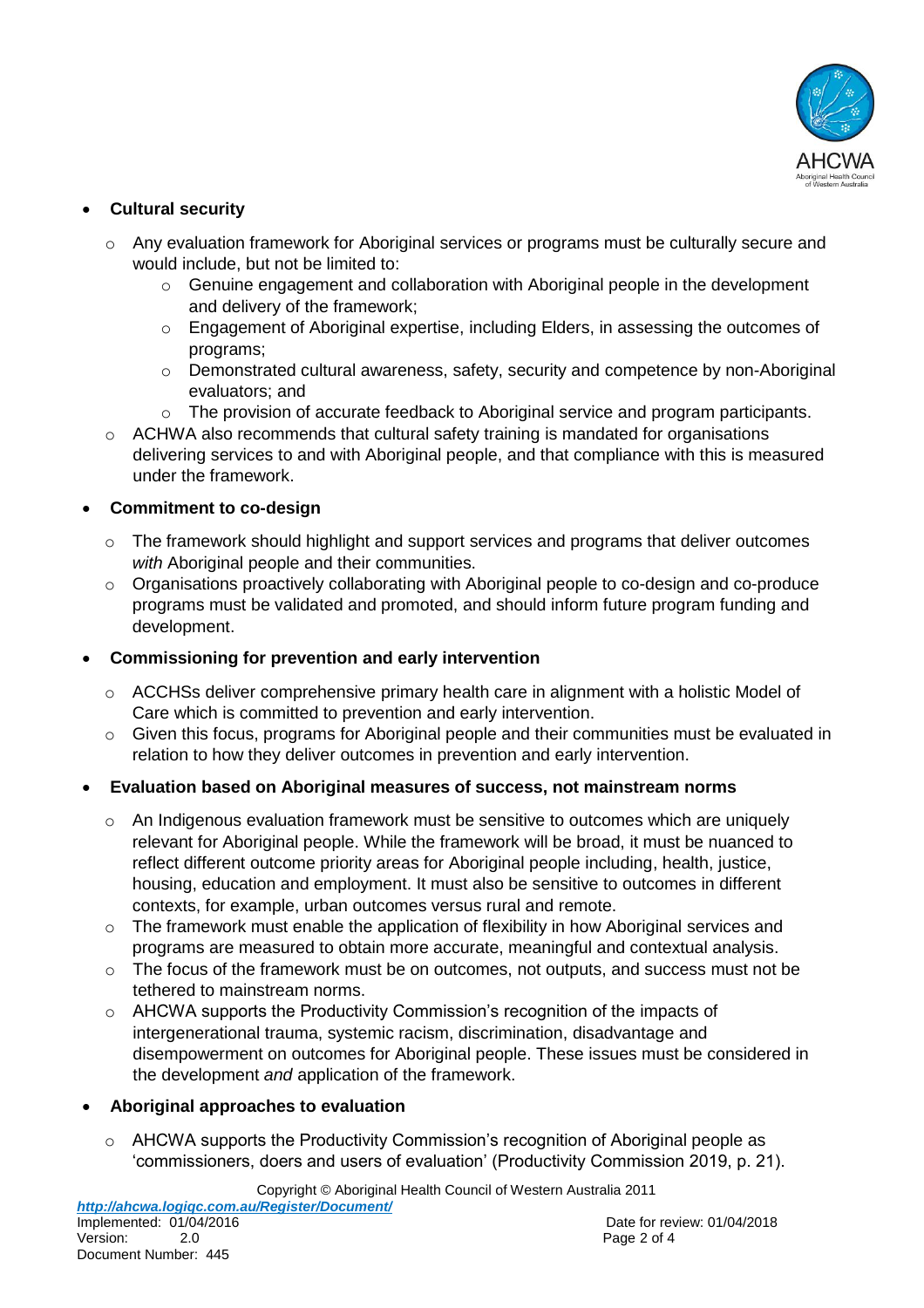

- $\circ$  The framework should incorporate mixed approaches and methods including quantitative and qualitative analysis of programs.
- o AHCWA supports the use of Aboriginal-specific data collection methods including knowledge sharing, yarning, and listening as outlined in the Issues Paper (Productivity Commission 2019, p. 15).

NOTE: The Issues Paper references specific Aboriginal words 'ganma' for knowledge sharing, and 'dadirri' for listening. AHCWA strongly suggests the Productivity Commission reconsider the inclusion of terms specific to discreet language communities of Aboriginal people in its documents to ensure cultural security and inclusiveness for all.

o AHCWA also supports more informal forms of evaluation undertaken by ACCHS, for example, qualitative measurement of social and emotional wellbeing and environmental health programs.

### **Evaluation informing service commissioning and design**

 $\circ$  AHCWA supports the Productivity Commission's position that evaluation is an ongoing, iterative process which starts at the project planning phase, and continues through to final review. The Issues Paper states that 'better and more systematic policy evaluation would lead to better policy planning, design, implementation, and greater avoidance of duplication. It would provide the basis for successful policies and programs to be expanded, and less successful programs curtailed' (Productivity Commission 2019, p. 7).

### **Evaluation without agendas**

- o Independence and objectivity is essential for accurate information to be gathered through program evaluation.
- o AHCWA recommends the framework should promote fair and balanced assessments in alignment with expected program outcomes. This could be achieved by engaging independent evaluators to complete reviews rather than commissioning bodies who may interpret outcomes in a way that supports a particular position or interest.
- $\circ$  Any research or data collection involving Aboriginal people be subjected to rigorous ethics approvals processes. The ACCHS sector emphasises the importance of cultural safety and adhering to cultural protocols in the way data is collected, used and represented. In WA, any health and wellbeing data being collected about Aboriginal people for the purposes of research must go through the WA Aboriginal Health Ethics Committee (WAAHEC) approvals process.

# **Feedback**

- $\circ$  Accurate feedback must be provided to Aboriginal people and their communities involved in programs under evaluation. This is essential for transparency and trust building, and demonstrates respect for Aboriginal people involved.
- o However, as detailed in the Issues Paper (Productivity Commission 2019, p. 35), care is required in the public release of information about Aboriginal programs to ensure privacy, confidentiality and the protection of identifiable information about Aboriginal people and communities.
- **Meaningful and responsible use of data**